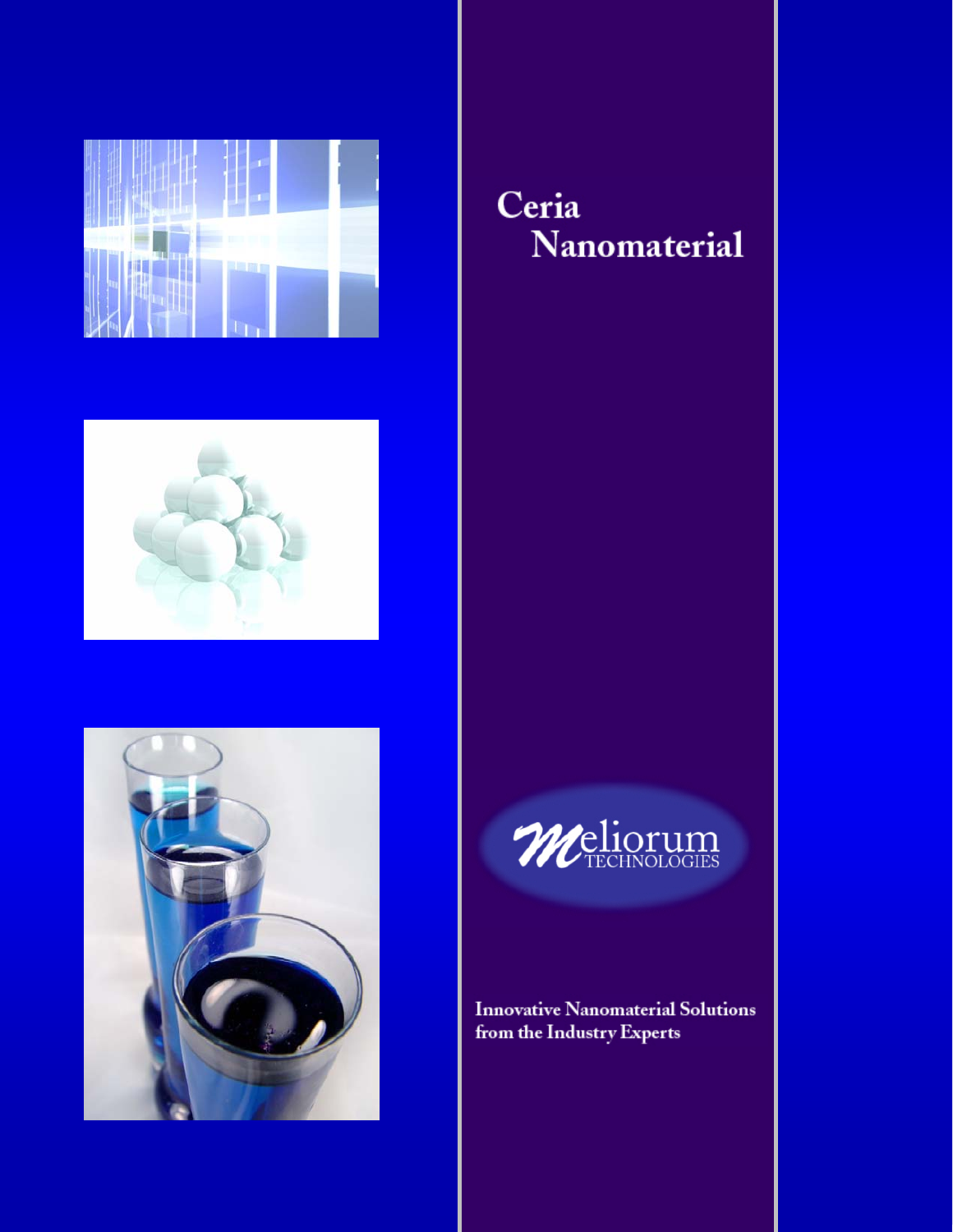# **Cerium Oxide Nanomaterial Powder and Colloid Product Family**

**High Quality, Production Quantity Cerium Oxide Nanoparticles: Now Available for the Nanotechnologist** 

#### **Meliorum Technologies Product No. 09817**



# **Product Advantages:**

- Fabricated using a proprietary technology which has been proven scalable; lots in kilogram quantities are now available
- High purity product  $(99.99\% \text{ CeO}_2)$  for the most dependable and repeatable application results
- Form factor versatility: powder or suspension product available
- Particle size uniformity provides exceptional planarization removal rate results

# **Potential Applications:**

- High surface-area catalysts
- Chemical Mechanical Planarization (CMP)
	- o Semiconductor applications
	- o Photonic applications

# **Product Features:**

- Available in sub-10 nm diameters
- Milligram research quantities to production level lots are now available
- Available in powder form factor, or suspension in aqueous solvent
- User-specified solvent suspensions available upon request
- Powder form factor is available 'coated' or 'bare', depending on user's suspendability requirements
- Highly monodisperse material, with size variations as low as 10% of the mean value (see size distribution graph, next page)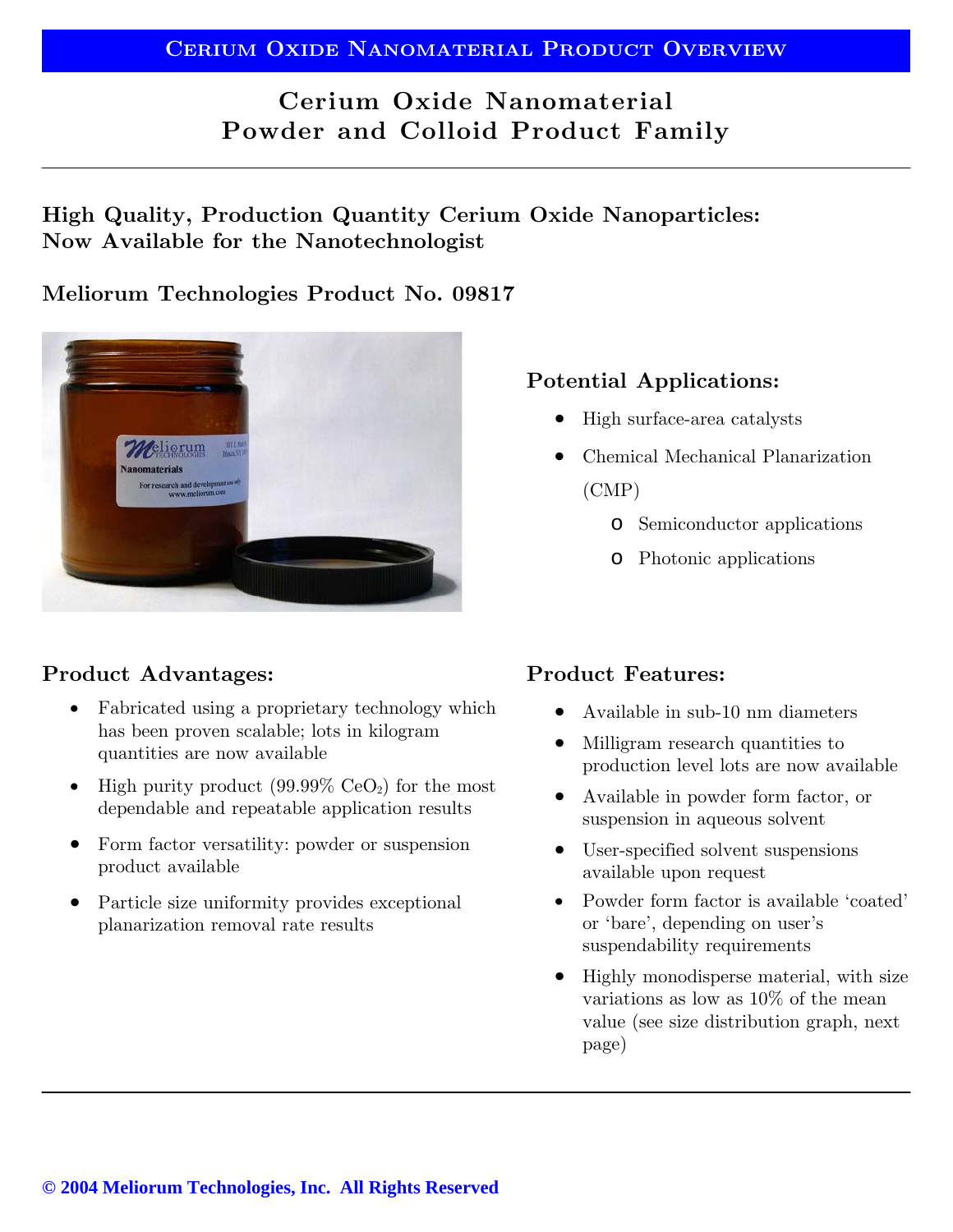#### **Cerium Oxide Nanomaterial Size Distribution Data**



Figure 1 – Analytical particle size distribution profile of Cerium Oxide of silicon nanoparticles fabricated via the Meliorum process. Data obtained with a Beckman Coulter™ Model N4+ Dynamic Light Scattering Particle Size Analyzer. Plot represents a spatial and temporal ensemble average of a colloidal cross section of approximately  $1 \times 10^6$  nanoparticles extracted directly from a random production batch without ultrasonication or special surface treatment. Red line indicates size distribution; black line indicates cumulative size distribution

#### **Product Parameters: Sub-10 nm Cerium Oxide Material**

| Material:                                                      | Cerium Oxide Nanoparticles (Product<br>$\#09817$                                 |
|----------------------------------------------------------------|----------------------------------------------------------------------------------|
| <b>Particle Diameter:</b>                                      | Suib- $10 \text{ nm}$                                                            |
| <b>Particle Size Distribution</b><br>(one standard deviation): | $+/- 10\%$ of mean diameter value                                                |
| <b>Form Factor:</b>                                            | Powder or Colloid                                                                |
| Colloidal Solvent:                                             | Aqueous or user-specified                                                        |
| Colloidal Concentration:                                       | Customizable; typically 50 mg $CeO2$ per<br>50mL solvent for research quantities |
| <b>Surface Area:</b>                                           | 44 sq. meters/gram                                                               |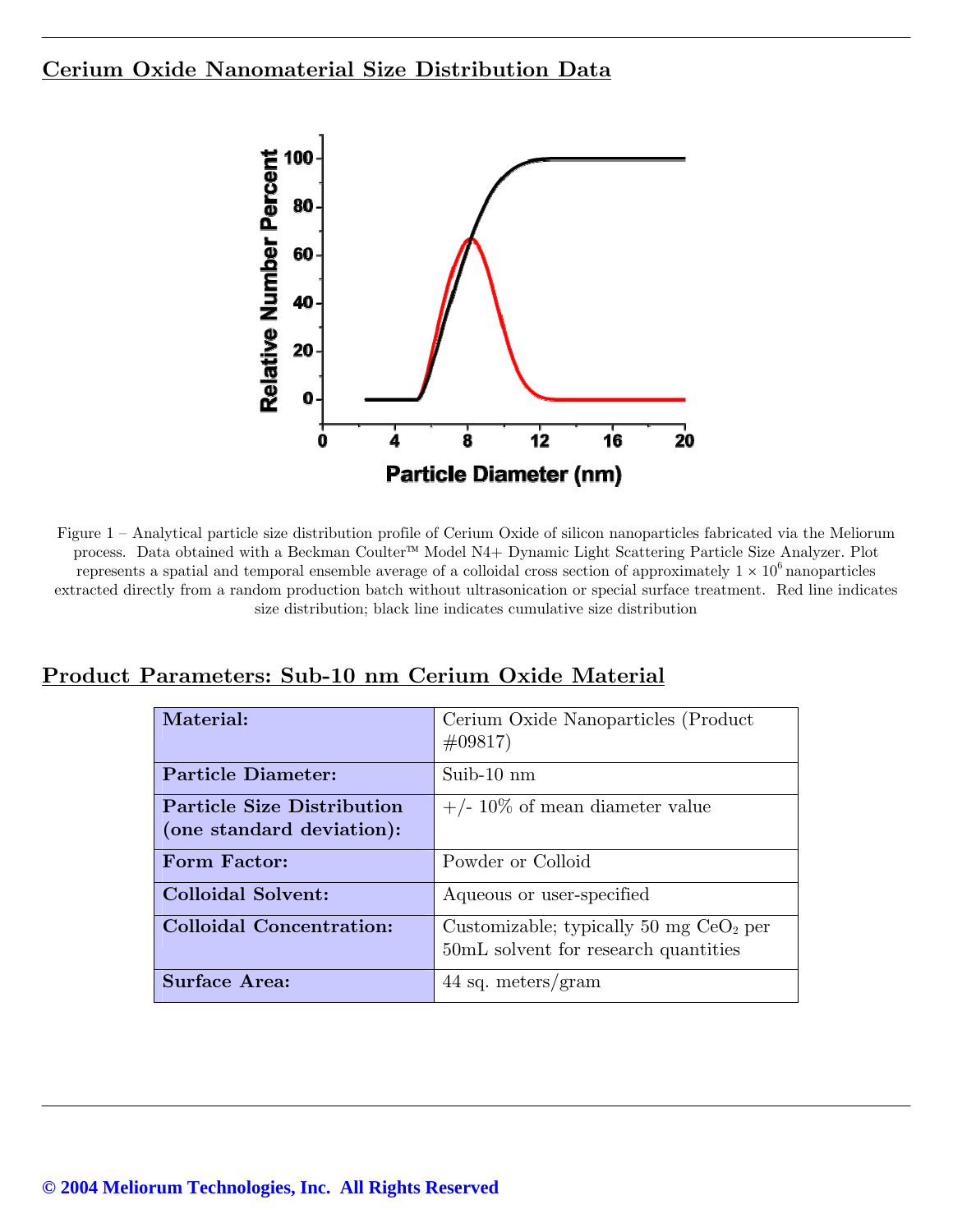# **Products for Research and Development Use Only**

Except where specifically enumerated by Meliorum Technologies by contractual agreement, all nanomaterials are for use in a research and development context only. They are not to be incorporated into commercialized food, household, cosmetic, or other applications where the buyer is not the end user. Further, materials sold by Meliorum Technologies are for the buying entity to use in an end-user context only.

### **Qualified Technologists**

Only those individuals with proper technological background and training are permitted to work with Meliorum nanomaterials, while using appropriate protective precautions. In particular, nanopowders have been shown to be an explicit inhalation hazard. For further information, please consult the product MSDS, provided with each order. Or, it is available upon request.

# **Ordering Information and Technical Inquiries**

For ordering information, please visit our online order form at www.meliorum.com/order.htm, call our sales offices at  $+1$  607 425 1035, or email info@meliorum.com



**Innovative Nanomaterial Solutions** from the Industry Experts